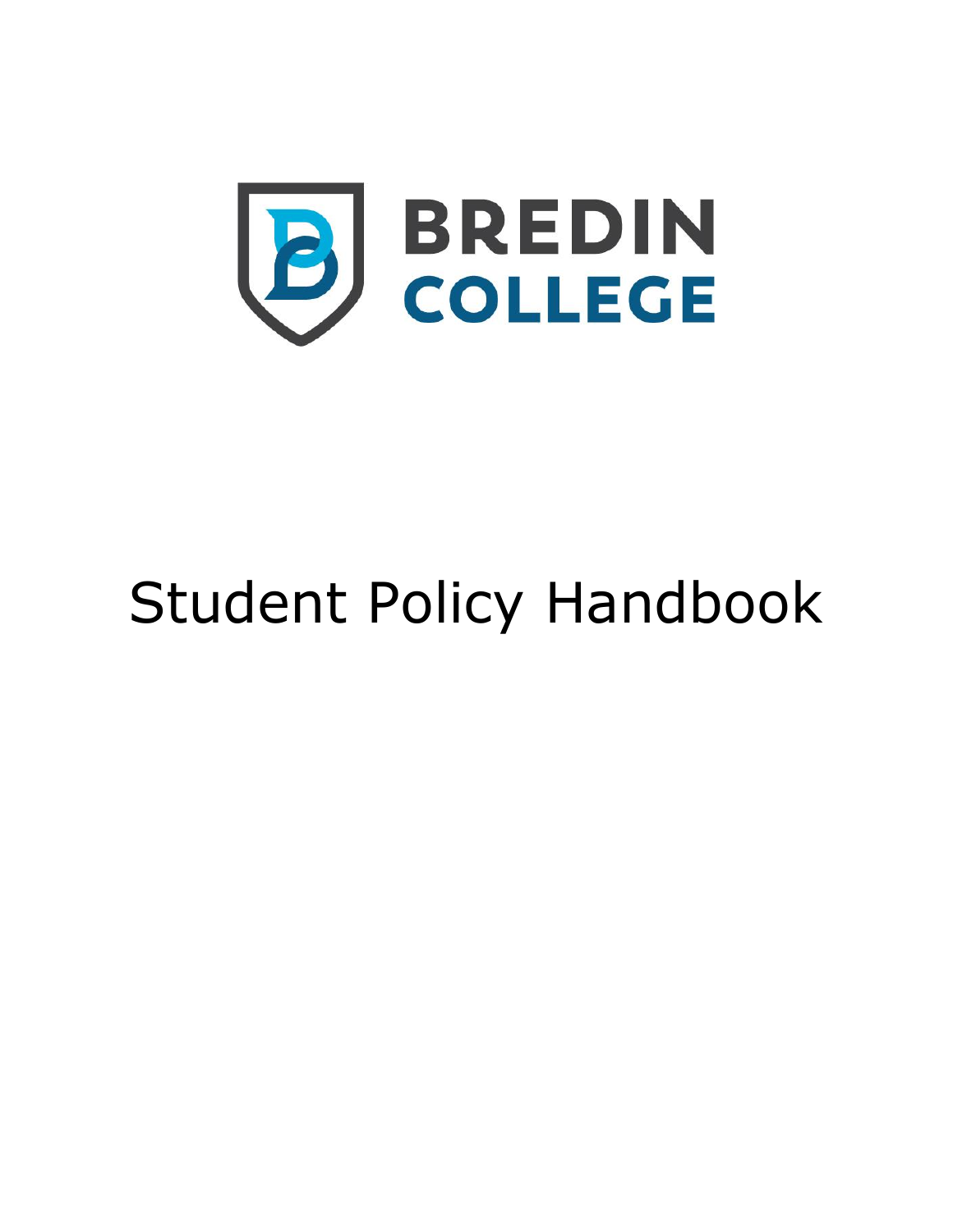#### **August 2021**

\*\* Bredin College reserves the right to make changes to the Student Policy Handbook as needed to improve operations, communications, and regulation's compliance.  $2 | P a g e$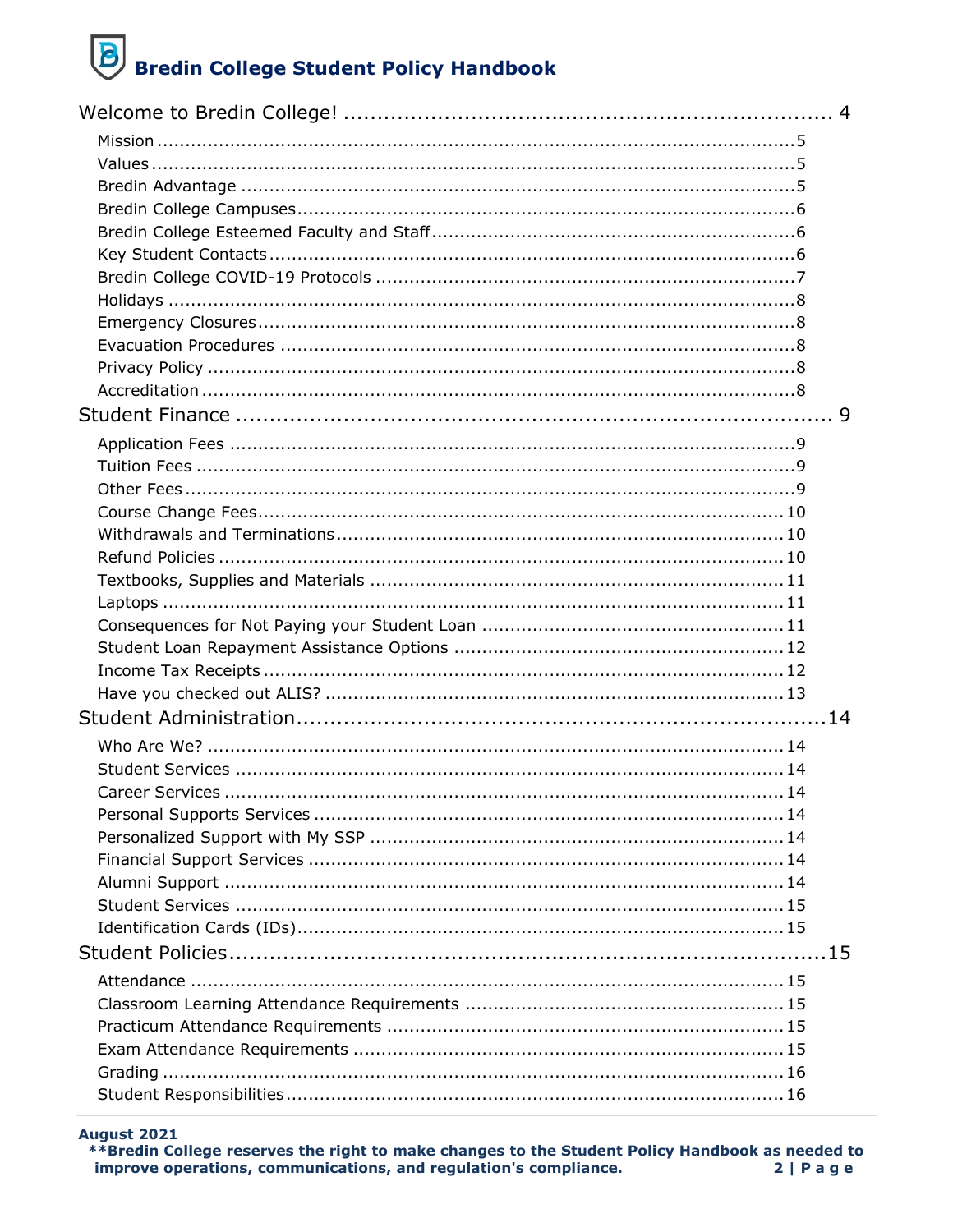#### $\overline{B}$ Bredin College Student Policy Handbook

| Consecutive Absences Without Communication/Notification - Abandonment  16 |  |
|---------------------------------------------------------------------------|--|
|                                                                           |  |
|                                                                           |  |
|                                                                           |  |
|                                                                           |  |
|                                                                           |  |
|                                                                           |  |
|                                                                           |  |
|                                                                           |  |
|                                                                           |  |
|                                                                           |  |
|                                                                           |  |
|                                                                           |  |
|                                                                           |  |
|                                                                           |  |
|                                                                           |  |
|                                                                           |  |
|                                                                           |  |
|                                                                           |  |
|                                                                           |  |
|                                                                           |  |
|                                                                           |  |
|                                                                           |  |
|                                                                           |  |
|                                                                           |  |
|                                                                           |  |
|                                                                           |  |
|                                                                           |  |
|                                                                           |  |
|                                                                           |  |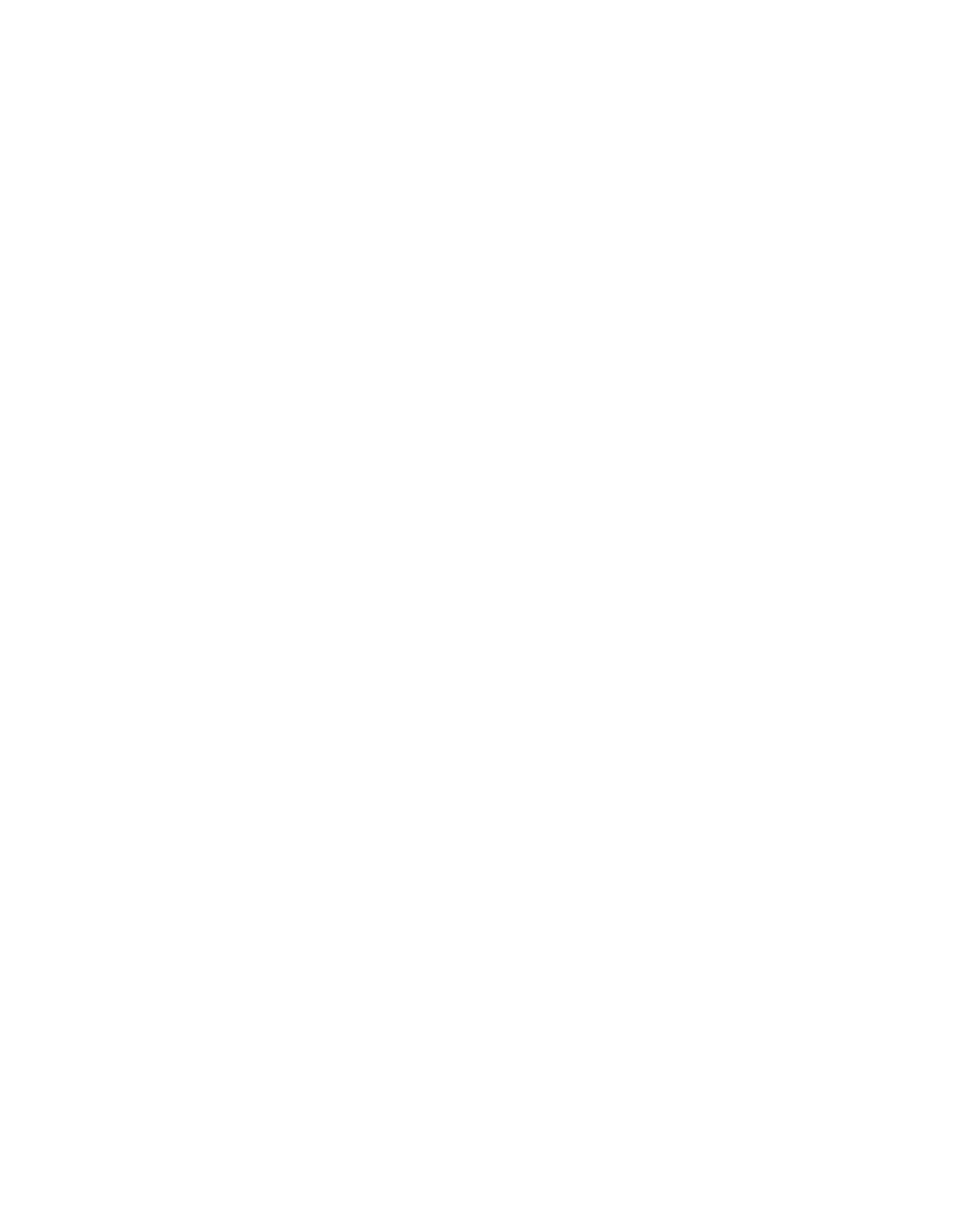#### <span id="page-4-0"></span>**Mission**

Preparing people to achieve economic independence.

#### <span id="page-4-1"></span>**Values**

#### **WE OVER ME**

We are dedicated to YOUR success. We provide unmatched personal services. YOU are our priority, and WE CARE!

#### **DIVERSITY AND INCLUSION**

Equity, Diversity, and Inclusion are the hallmarks of our College. We need YOUR diversity to continue building a welcoming, inclusive, and responsive learning environment.

#### **RESULTS DRIVEN**

We pursue educational excellence as we develop and deliver high quality real-world, industry relevant education focused on YOU and the results you are seeking.

#### **MODEL THE WAY**

We are committed to empowering students to achieve personal, academic, and professional success. We will challenge and guide YOU to succeed!

#### <span id="page-4-2"></span>**Bredin Advantage**

#### **Short high-quality career programs**

We are known for our hands-on curriculum and the high quality of our teaching.

#### **Small classes and personalized tutoring in an active learning environment**

It is proven, our students learn faster and perform better in smaller classes.

#### **Industry-experienced instructors**

Our instructors focus on teaching adults with various learning needs.

#### **Affordable programs (funding options available)**

Our programs are very competitive, and we offer students the support they need to complete their program.

#### **Top-notch practicum placements with local organizations/companies**

We help to find you industry-relevant practicum placements, so you can secure a great job once you graduate.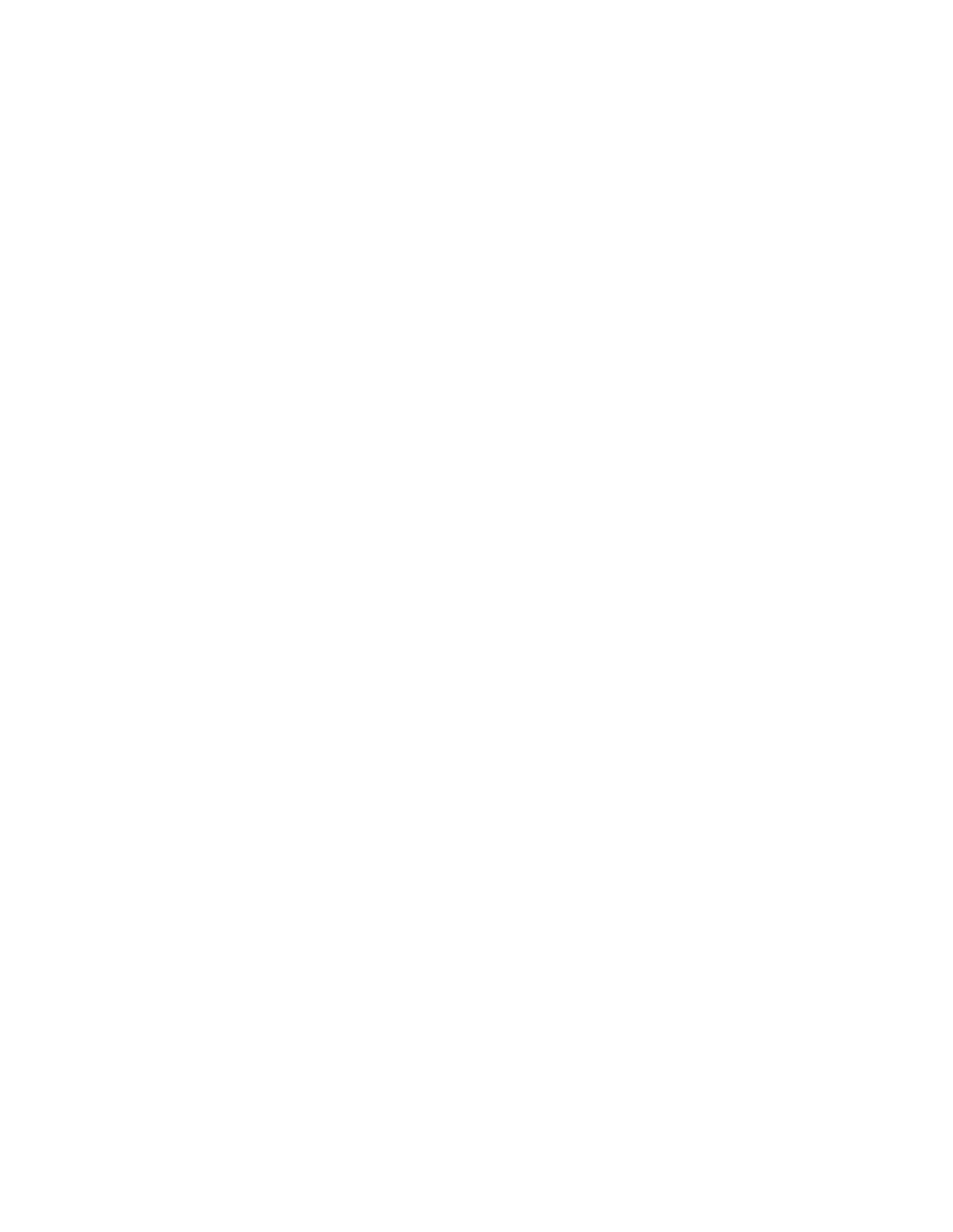#### <span id="page-7-0"></span>**Holidays**

Bredin College will be closed on the following full days unless otherwise noted:

| <b>Holiday</b>                            | <b>Day Observed</b>                    |
|-------------------------------------------|----------------------------------------|
| Canada Day                                | July 1                                 |
| Civic Holiday                             | First Monday in August                 |
| Labour Day                                | First Monday in September              |
| National Day for Truth and Reconciliation | September 30                           |
| Thanksgiving Day                          | Second Monday in October               |
| National Day for Truth and Reconciliation | September 30                           |
| Remembrance Day                           | November 11                            |
| Christmas Break                           | December 20, 2021, to January 3, 2022, |
| <b>Family Day</b>                         | Third Monday in February               |
| Good Friday                               | Friday before Easter Sunday            |
| <b>Easter Monday</b>                      | Monday after Easter Sunday             |
| Victoria Day                              | Third Monday in May                    |

#### <span id="page-7-1"></span>**Emergency Closures**

Bredin College will make all effort to communicate emergency closure to students via Campus Login, text and/or electronic communication.

#### <span id="page-7-2"></span>**Evacuation Procedures**

The College will ensure that all students are aware of the emergency and evacuation procedures. Evacuation procedures will be discussed during Student Orientation and clear evacuation procedures are posted in classrooms as well as around the Campus.

In the event of an evacuation or emergency, please follow directions provided by College staff.

#### <span id="page-7-3"></span>**Privacy Policy**

Bredin College collects personal information from our students in the regular course of doing business. This information is kept and protected via current industry-standard information security methods.

#### <span id="page-7-4"></span>**Accreditation**

Bredin College is recognized, authorized, registered, and licensed by the competent authorities in the provinces and territories of Canada.

Alberta

**Advanced Education**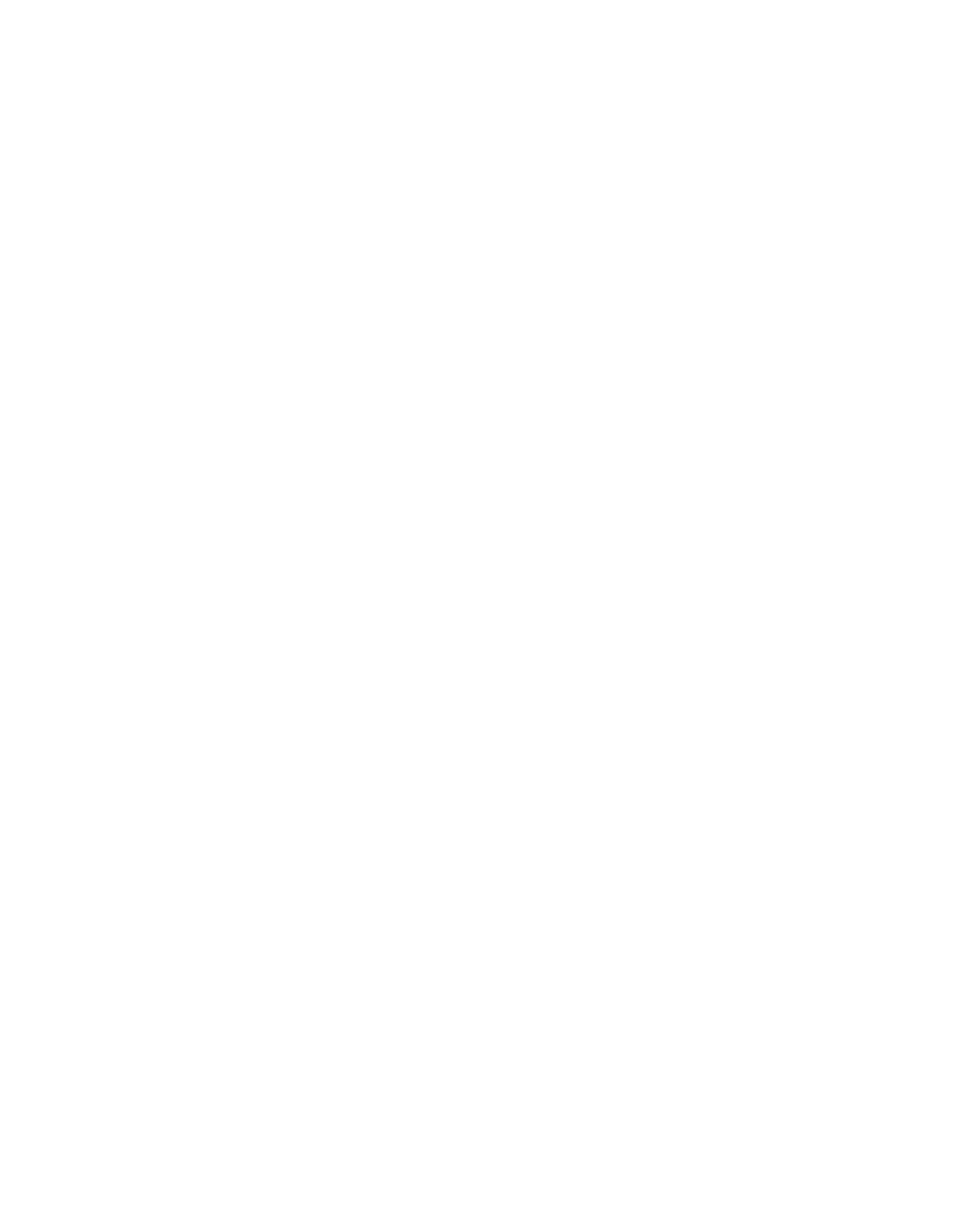#### <span id="page-11-0"></span>**Student Loan Repayment Assistance Options**

Students may be eligible for the Repayment Assistance Plan if:

- You are currently repaying an Alberta or Canada student loan
- Your student loans are in good standing
- You are having difficulty making your payments. Use the estimator tool on the Government of Canada website to see if you might be eligible for Repayment Assistance

For further information, please visit these links [https://studentaid.alberta.ca/repaying-your-loan/repayment-assistance/repayment](https://studentaid.alberta.ca/repaying-your-loan/repayment-assistance/repayment-assistance-plan/)[assistance-plan/](https://studentaid.alberta.ca/repaying-your-loan/repayment-assistance/repayment-assistance-plan/) <https://www.canada.ca/en/services/benefits/education/student-aid.html>

For more information on Student Loan Repayment please contact: Alberta Student Aid 1-855-606-2096 NSLSC 1 888 815-4514 Monday through Friday: 7:30 a.m. to 8:30 p.m. Alberta time (MST)

#### <span id="page-11-1"></span>**Income Tax Receipts**

Tuition fees are typically income tax-deductible. Bredin College will automatically issue an official Income Tax Receipt (T2202A) by the end of February for each calendar year the student attended Bredin College.

Below is a list of web links that you may use to gain access and knowledge about your student loan:

#### **Alberta Student Aid**

<https://studentaid.alberta.ca/>

**Government Student Loans and Grants - Orientation Webinar**

[https://players.brightcove.net/2456793370001/Hkv5PUW4G\\_default/index.html?videoId=5](https://players.brightcove.net/2456793370001/Hkv5PUW4G_default/index.html?videoId=5859470801001) [859470801001](https://players.brightcove.net/2456793370001/Hkv5PUW4G_default/index.html?videoId=5859470801001)

#### **Student Loan Repayment Webinar**

[https://studentaid.alberta.ca/resources/resources-for-students/student-loan-repayment](https://studentaid.alberta.ca/resources/resources-for-students/student-loan-repayment-webinars/)[webinars/](https://studentaid.alberta.ca/resources/resources-for-students/student-loan-repayment-webinars/)

#### **Loan Agreements**

<https://studentaid.alberta.ca/applying-for-funding/getting-your-money/loan-agreements/> **Submit Your Loan Agreements to Canada Post: Alberta Student Loan Agreement** <https://studentaid.alberta.ca/media/62892/canada-post-outlets-alberta.pdf> **Student Aid Worksheet Full-time**

#### <https://studentaid.alberta.ca/media/165832/fundingguide2019-20.pdf>

#### **Funding Guide 2019-20**

<https://studentaid.alberta.ca/media/155249/student-aid-worksheet-full-time.pdf>

#### **Loan Repayment**

<https://studentaid.alberta.ca/media/165776/repayment-essentials.pdf>

#### **Getting Your Money**

<https://studentaid.alberta.ca/applying-for-funding/getting-your-money/>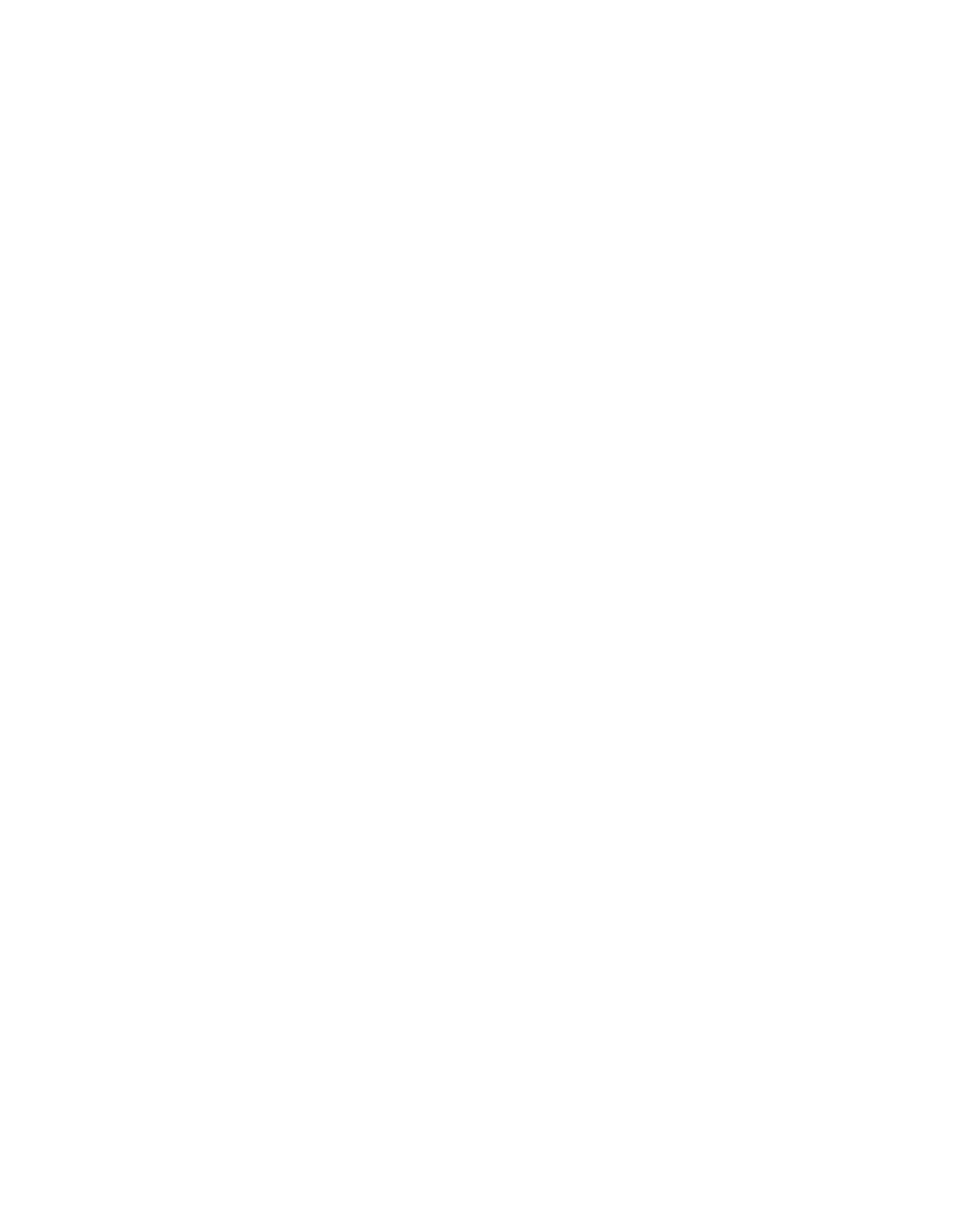#### <span id="page-17-0"></span>**Termination**

A student may be terminated from a program at Bredin College if one or more of the following situations arise:

- A student breaches Bredin College's Academic Integrity Policy
- A student demonstrates other inappropriate conduct including, but not limited to, willful disruption of class, discrimination, sexual harassment, abusive or threatening language or gestures, injury to persons, damage to property, theft, and the use or distribution of illegal drugs, and/or the consumption of alcohol
- A student fails to meet the Bredin College's Academic and/or Attendance Policy
- A student fails to adhere to Bredin College's Tuition Payment Policy
- A student fails to adhere to the Student Code of Conduct as stipulated below

#### <span id="page-17-1"></span>**Student Code of Conduct**

Students are expected to conduct themselves in a professional and courteous manner with consideration given to fellow students and College staff.

a. Students are expected to abide by the rules of the Alberta Human Rights Act [http://www.qp.alberta.ca/1266.cfm?page=A25P5.cfm&leg\\_type=Acts&isbncln=97](http://www.qp.alberta.ca/1266.cfm?page=A25P5.cfm&leg_type=Acts&isbncln=9780779804788) [80779804788](http://www.qp.alberta.ca/1266.cfm?page=A25P5.cfm&leg_type=Acts&isbncln=9780779804788)

Examples include non-discrimination in any form and zero tolerance to any sexual harassment.

- b. Students should abide by all College Policies and the student handbook.
- c. Students are expected to be available and ready for classes every day and to be on time for each scheduled class. Students are expected to respect break times provided by the instructor.
- d. Students must participate in all lectures, reviews, planned activities and complete all assignments/exercises as indicated in the program of study and as assigned by the instructor.
- e. Students must not disrupt classes and/or interfere with the instruction in the class.
- f. Students must not neglect safety procedures and practices or intentionally create safety hazards.
- g. Students must notify instructors or Academics department as appropriate, by email, of any circumstances that could negatively impact the successful completion of their program.
- h. No student shall subject any student or staff member of Bredin College to any form of harassment, disrespect, indignity, defamation, humiliation, injury, or violence in person or on any blogs, personal websites, or social networking sites (Teams Chat, D2L, Facebook, Twitter, YouTube, Snapchat, Instagram, LinkedIn). This type of behaviour can result in course suspension, program termination and possibly legal action.
- i. Any disruptive behaviour because of interpersonal problems between students will result in all parties being asked to leave the classroom with possible attendance penalties.
- j. Students shall not misuse any equipment, materials or facilities including the printers, internet, email, school materials, administrative and common areas and other school resources belonging to the College or other students and staff.
- k. Students cannot leave personal belongings, which include laptops, textbooks, and supplies in the classroom. The College is not responsible for any student belongings left behind.

**<sup>\*\*</sup>Bredin College reserves the right to make changes to the Student Policy Handbook as needed to improve operations, communications, and regulation's compliance. 18 | P a g e**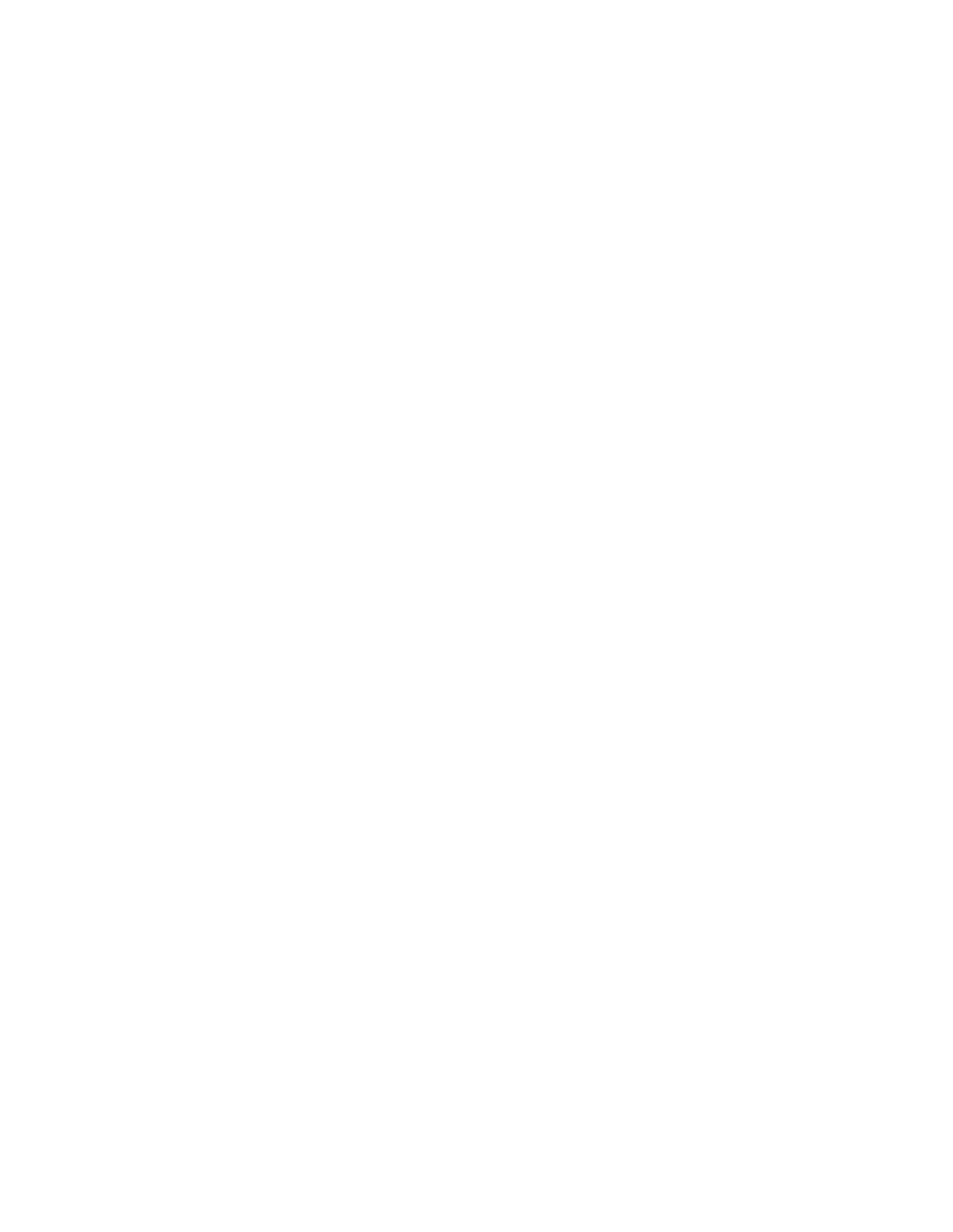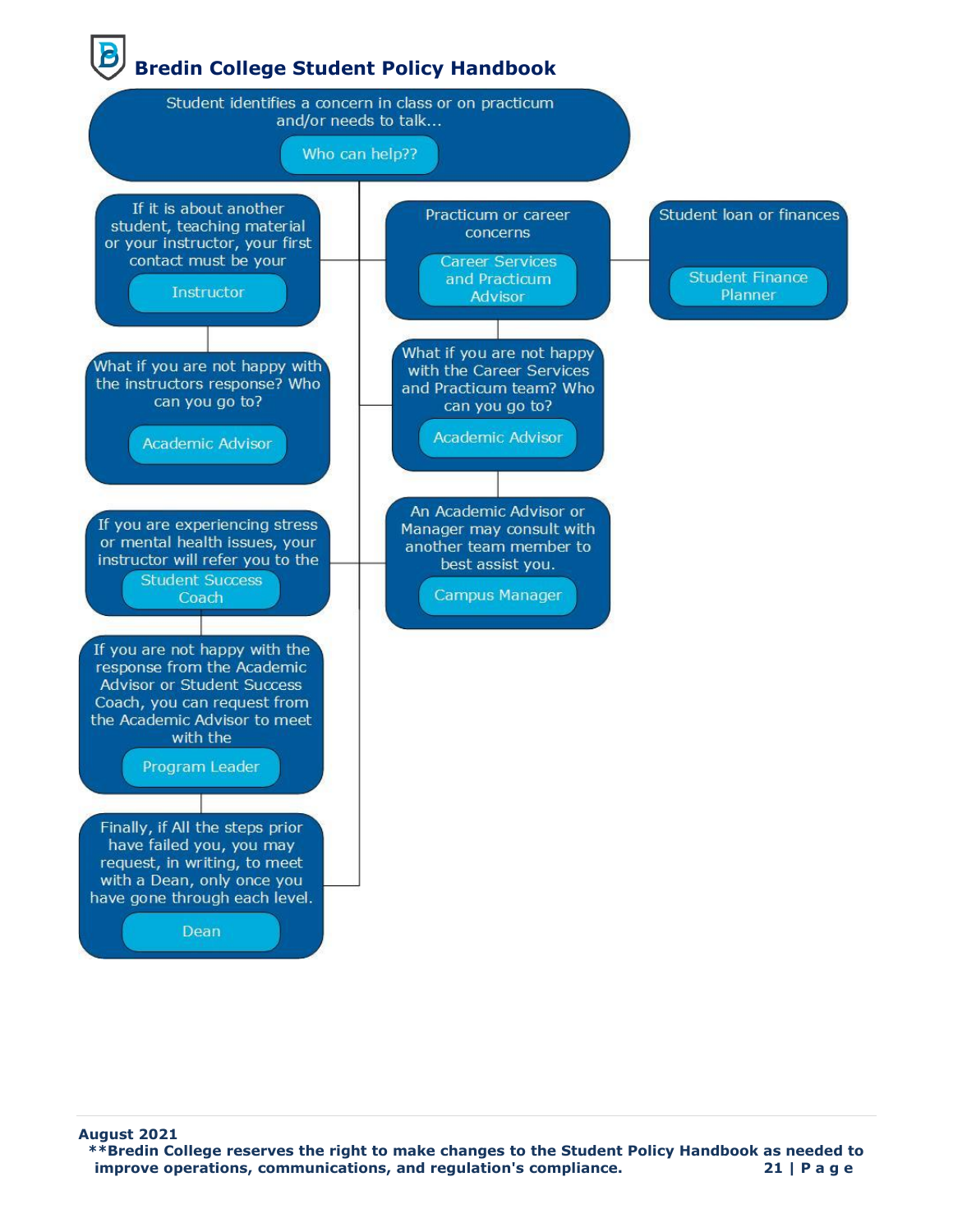#### <span id="page-21-0"></span>**Academic Decisions and Procedures**

#### **Student complaint and dispute on academic decisions and matters**

Bredin College recognizes that disputes may occur regarding academic decisions. This procedure defines how students can appeal an academic decision. Students dissatisfied with an academic decision may dispute the following:

- a final grade below 65%
- an evaluation worth 45% or greater in a course

Step 1: A student seeking a review of an academic decision is expected to discuss their concerns with the appropriate instructor within five (5) working days of receipt of the grade or academic decision (i.e., the posting of the grade via the student portal or receipt of the official notice of a final grade/academic decision).

- Unless an issue of liability, safety and/or behaviour that interferes with the teaching/learning of others has been identified, the student may attend classes and/or placements, pending conclusion of the process.
- It is the student's responsibility to provide the instructor with a written statement on the **Student Complaint and Dispute Resolution FORM** outlining the issues and the outcome they are seeking.
- The instructor will respond in writing to the student within five (5) working days of receipt of the concern. If not satisfied with the outcome of Step 1, the student may choose to proceed to Step 2.

Step 2: In the event that the student receives no reply from their instructor within the time frame indicated above, or if the student wishes to pursue the request for a review after receiving a response from the instructor, he/she must present an appeal in writing on the **Student Complaint and Dispute Resolution FORM** to the Academic Advisor within five (5) working days of the deadline for instructor's response or within five (5) working days of receipt of the instructor's response.

Upon consideration of the information provided by the student and the instructor, the Academic Advisor in consultation with the Program Leader has the authority to determine a resolution in any of the following ways:

- Decide that the grade or academic decision will remain unchanged
- Direct that a re-evaluation of the student's work or exam be completed
- Direct that the grade be changed to an 'I' (Incomplete) and that the student be allowed to complete other specific items of work

The decision of the Academic Advisor in consultation with the Program Leader is final and binding.

#### <span id="page-21-1"></span>**Protection from Reprisals**

Students are protected from reprisals or threats of reprisal because of raising matters of concern under this procedure. Individuals who violate these provisions shall be subject to disciplinary measures.

<span id="page-21-2"></span>**<sup>\*\*</sup>Bredin College reserves the right to make changes to the Student Policy Handbook as needed to improve operations, communications, and regulation's compliance. 22 | P a g e**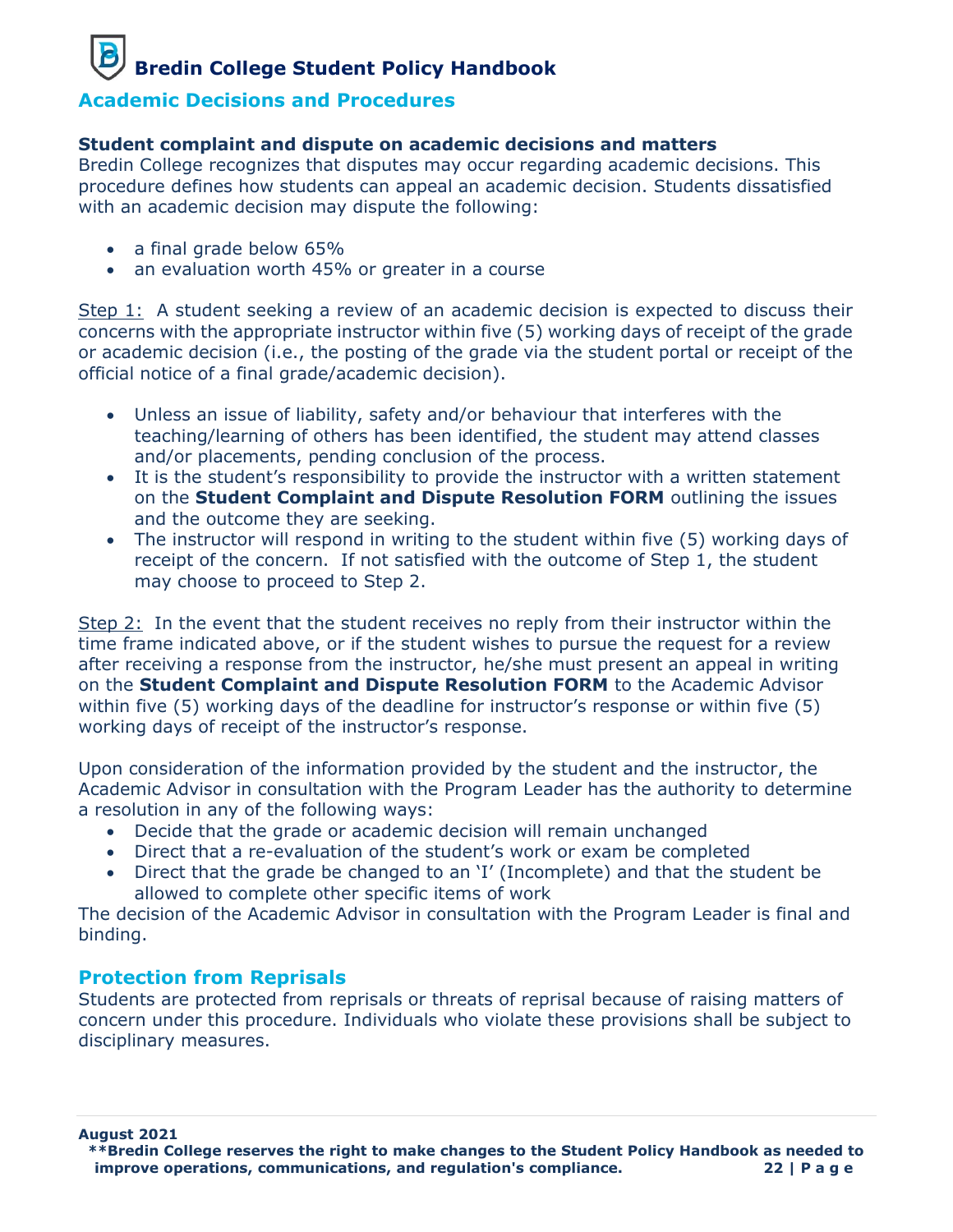### **Academic Policies**

Bredin College has clearly defined policies to guide academic decisions and ensure that training and education delivered are of high quality – students must pass every course in their program of study. The passing grade for each course is 65% and students must successfully complete their practicum to receive their credentials.

Bredin College programs are designed to prepare students to be ready to move directly into their chosen career. Along with demonstrating proficiency in the technical skills specific to the program of study, students are expected to demonstrate professionalism throughout their studies and as they attend their practicum placements. The expectation is that students will conduct themselves professionally in the virtual and on-campus settings, as well as in their social media presence.

Instructors are tasked with classroom management and are the first point of contact for concerns about curriculum, assessments, and classroom conduct. Concerns raised by students with instructors should be made on an individual basis. If students and instructors are not able to work collaboratively to address these concerns, the matter should be brought to the attention of the Academic Advisor and the Program Leader. Class chat spaces and discussion boards are reserved for questions and comments about course content. As valued members of the Bredin community, students assume the rights and responsibilities of contributing to an inclusive, collaborative, professional and respectful learning environment.

#### <span id="page-22-0"></span>**Confidentiality**

Bredin College will ensure that all student records are properly stored, maintained and handled confidentially. Administrative and instructional staff members at Bredin College will be permitted access to all or part of a student's record to carry out their duties. Information will be released to third parties (i.e. funding agencies) with student consent.

#### <span id="page-22-1"></span>**Missed Evaluations - Exams, Tests, Quizzes and Assessments**

All evaluations are to be written on the date scheduled by the instructor. It is the student's responsibility to be aware of the correct day, time and location for each exam, test, or quiz. It is also the student's responsibility to be fully prepared for each evaluation.

If a student is unable to write an evaluation due to extenuating circumstances (i.e. transit/traffic delay, severe weather, automotive troubles, medical issue in family), the student must:

- a. Notify the instructor by email prior to the start of the evaluation that the student is unable to write it on the scheduled date
- b. Submit a letter by email detailing the circumstances that will prevent them from writing the evaluation on the scheduled day
- c. Within forty-eight hours (48) hours of returning to class, provide supporting documentation (e.g., an official doctor's note) along with a written request to write the evaluation
- d. Write the evaluation on the date, time and location as determined by the Academic Advisor
- e. An automatic 10% deduction will be applied on all exams not written on the originally scheduled date, regardless of reasoning
- f. A re-sit fee of a \$100 may be applied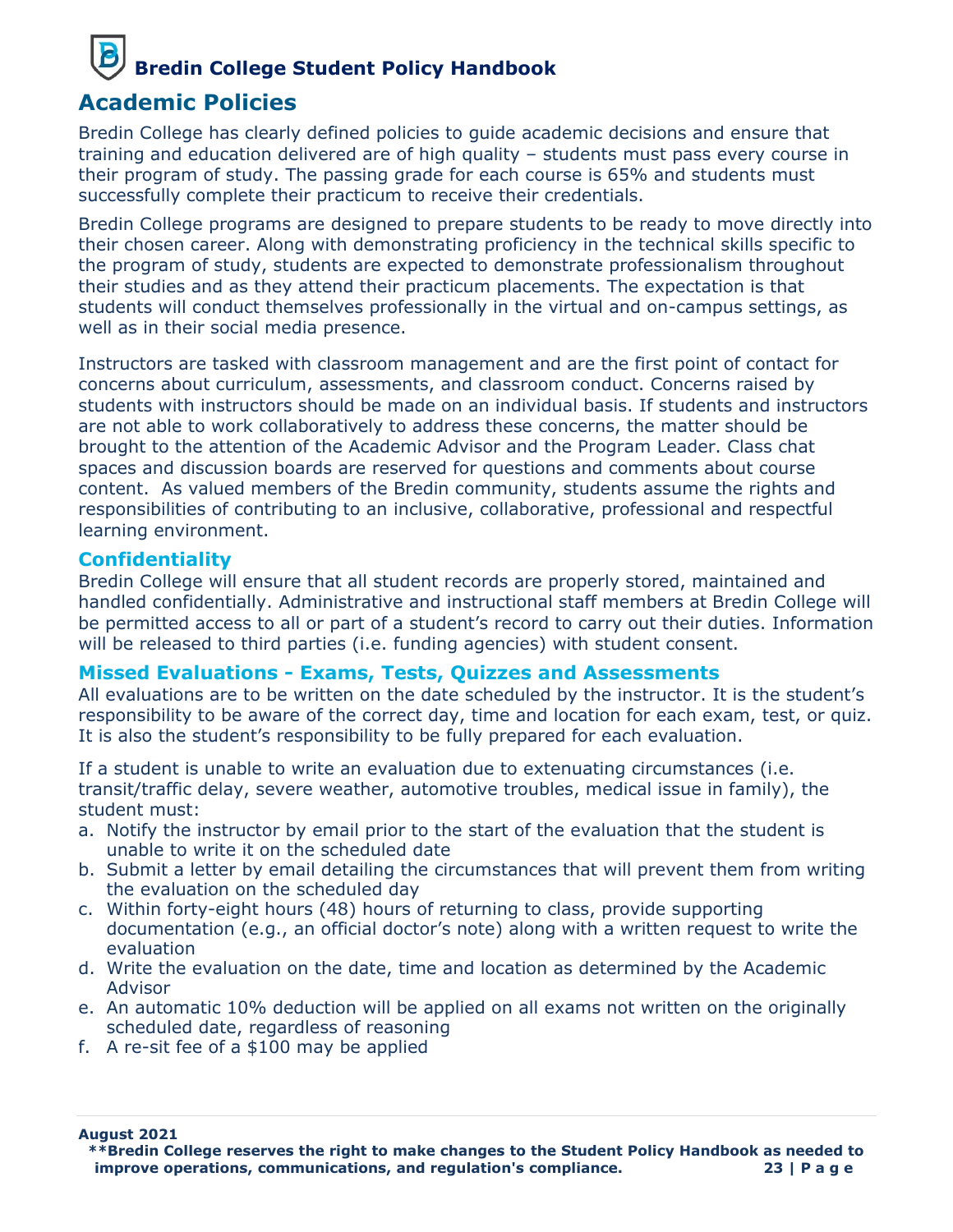All student evaluations (exams, tests, and quizzes) are the property of Bredin College and will be kept on record at Bredin College as required by Private Vocational Training Branch, Alberta Advanced Education.

#### <span id="page-23-0"></span>**Rewrites and Resubmissions of Assessments (Quizzes, Tests, Exams, Assignments or Projects)**

Rewrite or resubmission of assessments are an opportunity for students who failed to achieve a passing grade in a course if the improved assessment grade would result in a passing grade of at least 65% in the course. They are not a right but rather a privilege granted at the discretion of the College. The following criteria must be met before an application to rewrite or resubmit an assessment will be considered:

- a. The student must submit a written request to rewrite or resubmit the assessment via email within one (1) week of the original due date of the assessment to their instructor and copied to the Academic Advisor. Once the request has been received and reviewed, the student will be advised of the next steps.
- b. Rewrites and resubmissions must be completed within two (2) weeks of the original due date of the assessment.
- c. Only one rewrite or resubmission will be allowed per course.
- d. If the rewrite or resubmission does not result in a passing grade for the course, the course will need to be retaken at the student's expense if required for them to obtain an overall average of 65% in their program of study.

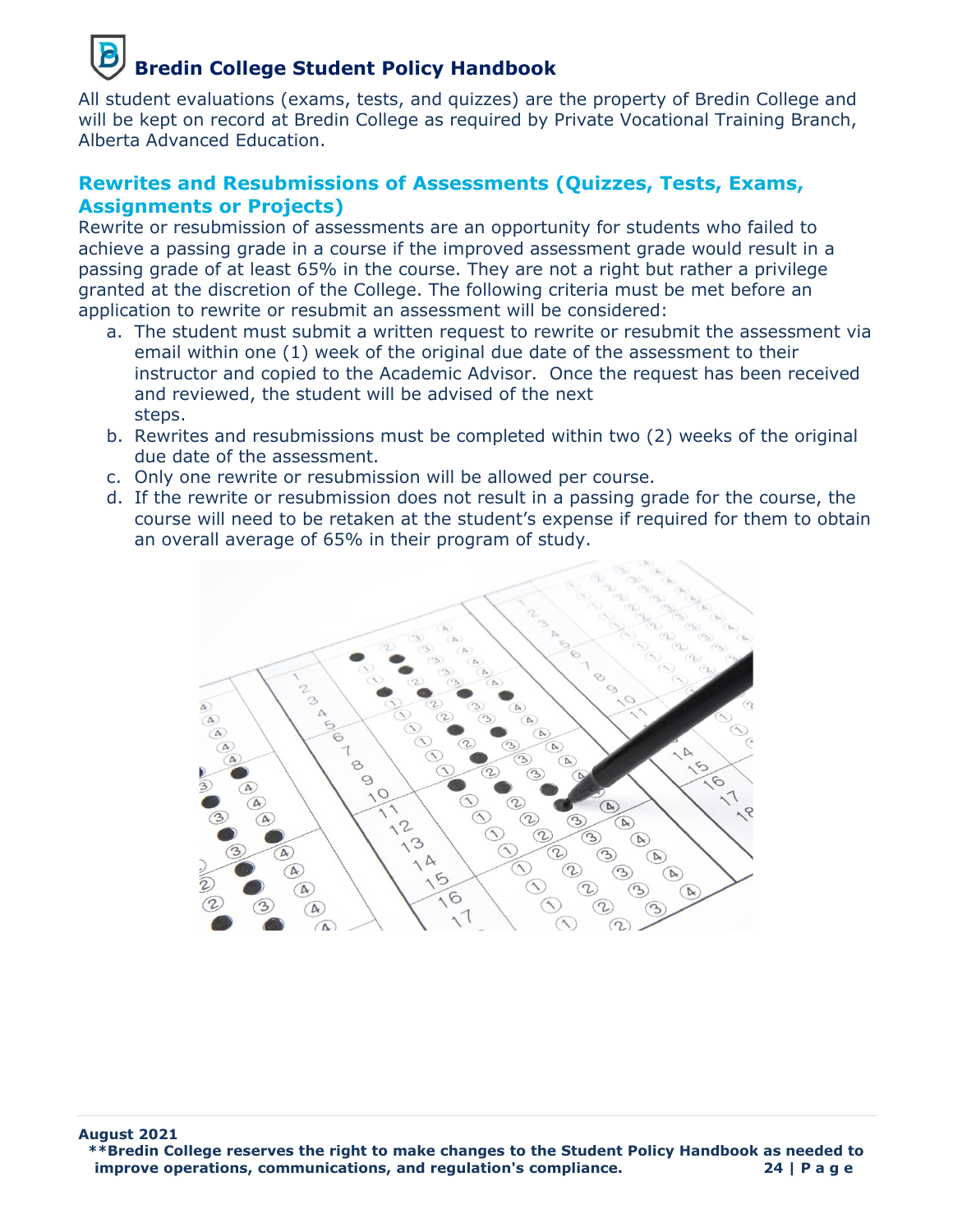#### <span id="page-24-0"></span>**Submission of Assignments and Projects Policy**

- a. Ample time will be given to complete assignments, and as such, assignments are to be submitted on the date requested by the instructor.
- b. Unless excused by the instructor (i.e., for serious medical emergencies), 5% per day will be deducted for each day an assignment is late to a maximum of seven days. After the seventh day a grade of zero will be given. Assignments will not be accepted beyond the last day of a course. As assignments are normally given well in advance, it is anticipated that few exceptions will be granted.

#### <span id="page-24-1"></span>**Academic Integrity**

Students who are involved in any of the activities below will be subject to disciplinary action:

a. **Plagiarism** – it is considered plagiarism to submit any materials, assignments, works, ideas, or work of another person as the student's own, including literary works, reports, mathematical solutions, data, and computer programs.

#### b. **Cheating:**

- (1)Attempting to obtain, or providing to other students, information/assignments/notes from another student or unauthorized source or give information to a student for examination or assignment purposes.
- (2)Any attempt to be deceitful regarding any activity associated with your program as deemed by the instructor or Campus Manager.

The consequences for academic dishonesty and plagiarism are as follows:

- **First Instance** Written warning from the instructor and re-writing of the assignment failing which a grade of zero will be assigned.
- **Second Instance** Repeated written warnings from the instructor and a grade of zero for that assignment will be assigned with no opportunity to re-write the assignment.
- **Third Instance** A grade of zero on the course and possible termination from the program. If the student is allowed to remain in the program, they will repeat the course at their own expense. However, if the failure due to plagiarism is on their second attempt at a course, they will be terminated from the program.

The consequences for cheating during an evaluation (exam, test, or quiz) are as follows:

- **First Instance –** Written warning from the instructor will be put in the student file and student must submit a written request via email to retake the evaluation. An automatic 20% penalty will be applied to the evaluation's final grade.
- **Second Instance -** A grade of zero on the evaluation and possible termination from the program.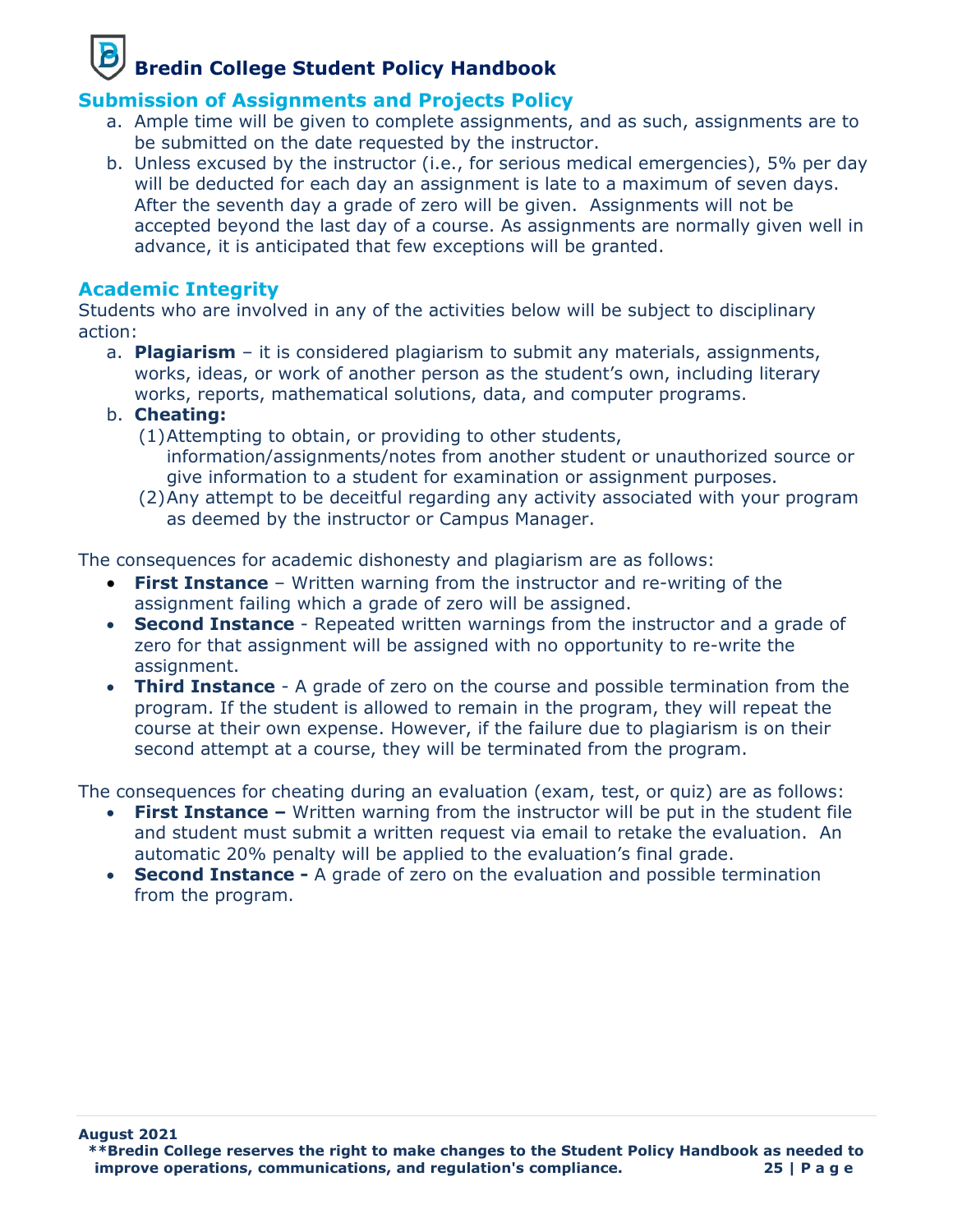#### <span id="page-25-0"></span>**Academic Probation**

Students must pass each course to successfully complete a program and receive a credential. The passing grade for each course is 65%. Students who achieve less than 65% in two consecutive courses will be placed on academic probation.

To be removed from academic probation, students must achieve 65% or higher on two consecutive courses from the date of academic probation. Students on academic probation must meet with the Student Success Coach to put in place a learning plan to support their efforts to pass the next two courses and/or retake the course in which they did not achieve 65%.

#### <span id="page-25-1"></span>**Retaking a Course**

Students will need to retake a course in which they did not achieve 65% to successfully complete a program. The following policies apply:

- a. Students who receive a grade below 65% in a course will need to retake the course at their own expense once if the course is offered again within the contracted dates of the program.
- b. Students must apply in writing via email to the Academic Advisor to retake a course.
- c. A course that needs to be retaken should be completed within the contract dates of the program and may require a student to retake the course in tandem with their program schedule in class or in independent study. In addition, student will be required to meet with the Academic Advisor to create a learning plan to support them in successfully passing the course on the next attempt
- d. At their own expense, students can retake up to 25% of the courses in their program provided the courses are offered again within the contracted dates of the program.

Notwithstanding Bredin College's policies, funding agencies (such as Canada Student Loans or Alberta Student Aid) have a right to revoke financial assistance for students who do not maintain satisfactory grades.

#### <span id="page-25-2"></span>**Practicum**

Practicum is an unpaid off-site work experience placement organized by the College with one of its employment partners. Practicum completion is a graduation requirement for Bredin College programs, the goal of which is to provide students with an opportunity to gain hands-on experience applying their newly acquired knowledge and skills in their field of study. Practicum experiences are also a way for students to demonstrate their employability to potential employers, and in many instances, practicums have led to employment opportunities for Bredin College graduates. While on practicum, students are ambassadors of their individual programs and of the College as a whole and should endeavour to represent themselves and the College with professionalism and commitment to their career goals.

#### **Requirements to proceed to practicum**

Prior to starting the student shall:

- Have successfully passed all courses in their program prior to practicum, with a minimum 65% in each course
- Should have no outstanding payments to Bredin College
- Complete any practicum prerequisites and documents required in their program of study two (2) months prior to their practicum start date. Failure to provide this documentation will result in being withheld from a practicum placement until all

#### **August 2021**

**\*\*Bredin College reserves the right to make changes to the Student Policy Handbook as needed to improve operations, communications, and regulation's compliance. 26 | P a g e**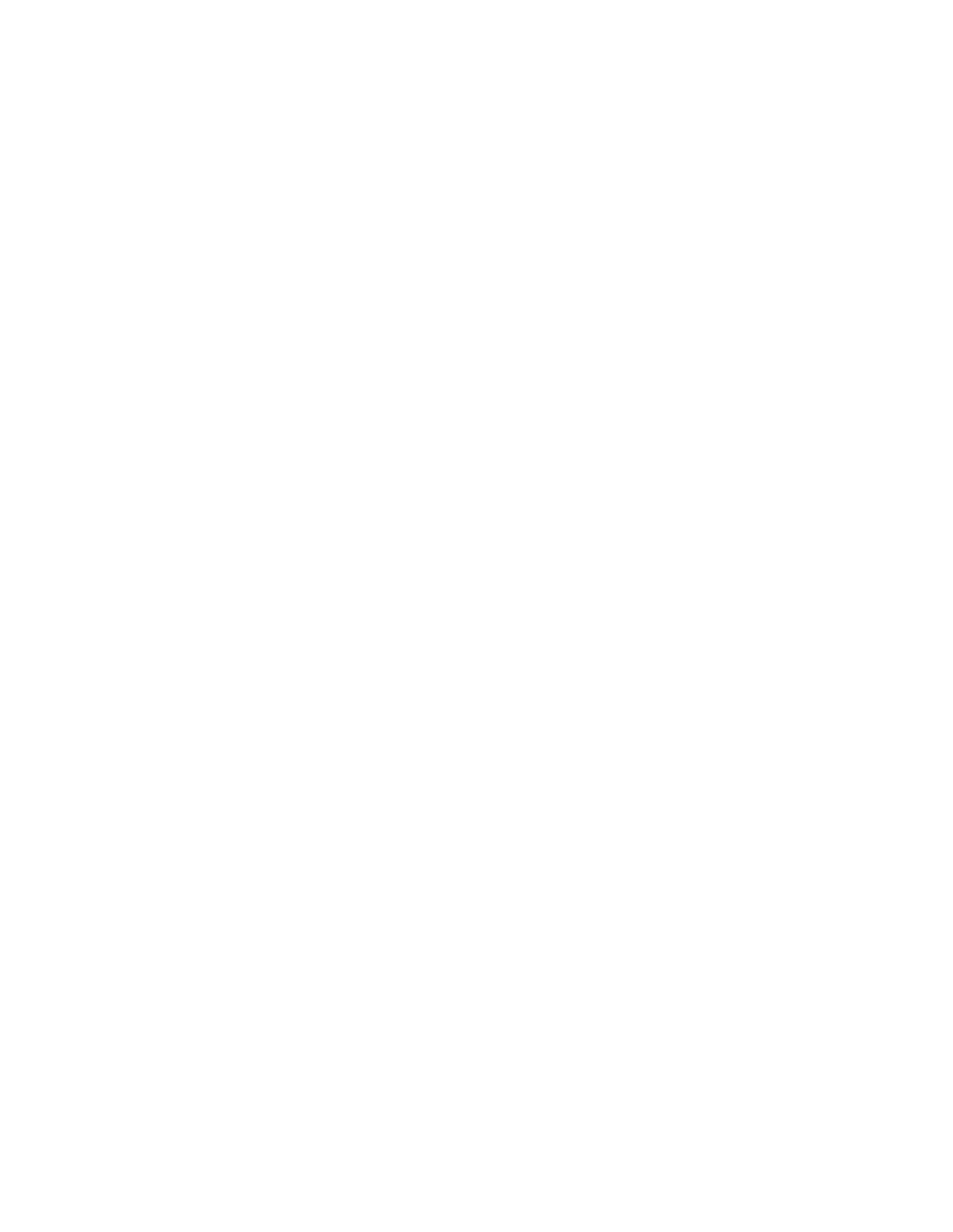#### **Bredin College Student**

|                                                                                                                                                                                                                                      | $\overline{4}$ |
|--------------------------------------------------------------------------------------------------------------------------------------------------------------------------------------------------------------------------------------|----------------|
|                                                                                                                                                                                                                                      | 5              |
|                                                                                                                                                                                                                                      | 5              |
| Bredin Advantage <b>manufacture and the contract of the contract of the contract of the contract of the contract o</b>                                                                                                               |                |
|                                                                                                                                                                                                                                      | 6              |
| Bredin College Esteemed Faculty and Staff <b>College College College Steemed Faculty and Staff College College College</b>                                                                                                           | . 6            |
|                                                                                                                                                                                                                                      | 6              |
|                                                                                                                                                                                                                                      |                |
|                                                                                                                                                                                                                                      | 8              |
|                                                                                                                                                                                                                                      | 8              |
|                                                                                                                                                                                                                                      | 8              |
|                                                                                                                                                                                                                                      |                |
|                                                                                                                                                                                                                                      |                |
|                                                                                                                                                                                                                                      | 9              |
|                                                                                                                                                                                                                                      |                |
|                                                                                                                                                                                                                                      |                |
|                                                                                                                                                                                                                                      |                |
|                                                                                                                                                                                                                                      |                |
| Withdrawals and Terminations <b>constructions</b> and the construction of the construction of the constructions of the                                                                                                               | 10<br>10       |
|                                                                                                                                                                                                                                      |                |
|                                                                                                                                                                                                                                      |                |
| Textbooks, Supplies and Materials <b>construction of the Construction</b> of the construction of the text of the text of the text of the text of the text of the text of the text of the text of text of text of text of text of te  | 11             |
|                                                                                                                                                                                                                                      |                |
| Consequences for Not Paying your Student Loan Fig. 2016. All the Consequences for Not Paying your Student Loan                                                                                                                       | 11             |
|                                                                                                                                                                                                                                      | 12             |
|                                                                                                                                                                                                                                      | 12             |
|                                                                                                                                                                                                                                      | 13             |
|                                                                                                                                                                                                                                      | 14             |
|                                                                                                                                                                                                                                      |                |
|                                                                                                                                                                                                                                      | $\dots$ 14     |
|                                                                                                                                                                                                                                      | 14             |
| Personal Supports Services <b>much manufacture of the contract of the Contract of the Contract of the Contract of Contract of Contract of Contract of Contract of Contract of Contract of Contract of Contract of Contract of Co</b> | 14             |
| Personalized Support with My SSP (and the contract of the contract of the contract of the 14                                                                                                                                         |                |
|                                                                                                                                                                                                                                      | 14             |
|                                                                                                                                                                                                                                      |                |
|                                                                                                                                                                                                                                      |                |
|                                                                                                                                                                                                                                      | 15             |
|                                                                                                                                                                                                                                      | 15             |
|                                                                                                                                                                                                                                      |                |
| Classroom Learning Attendance Requirements <b>contain the contract of the Classroom</b> Learning Attendance Requirements                                                                                                             | 15             |
| Practicum Attendance Requirements <b>maturity contract the contract of the Contract Contract Contract Contract Contract Contract Contract Contract Contract Contract Contract Contract Contract Contract Contract Contract Contr</b> | 15             |
| Exam Attendance Requirements <b>contract to the contract of the Contract Contract Contract Contract Contract Control</b>                                                                                                             | 15             |
|                                                                                                                                                                                                                                      | 16             |
|                                                                                                                                                                                                                                      | 16             |

August 2021

\*\* Bredin College reserves the right to make changes to the Student Policy Handbook as needed to improve operations, communications, and regulation's compliance.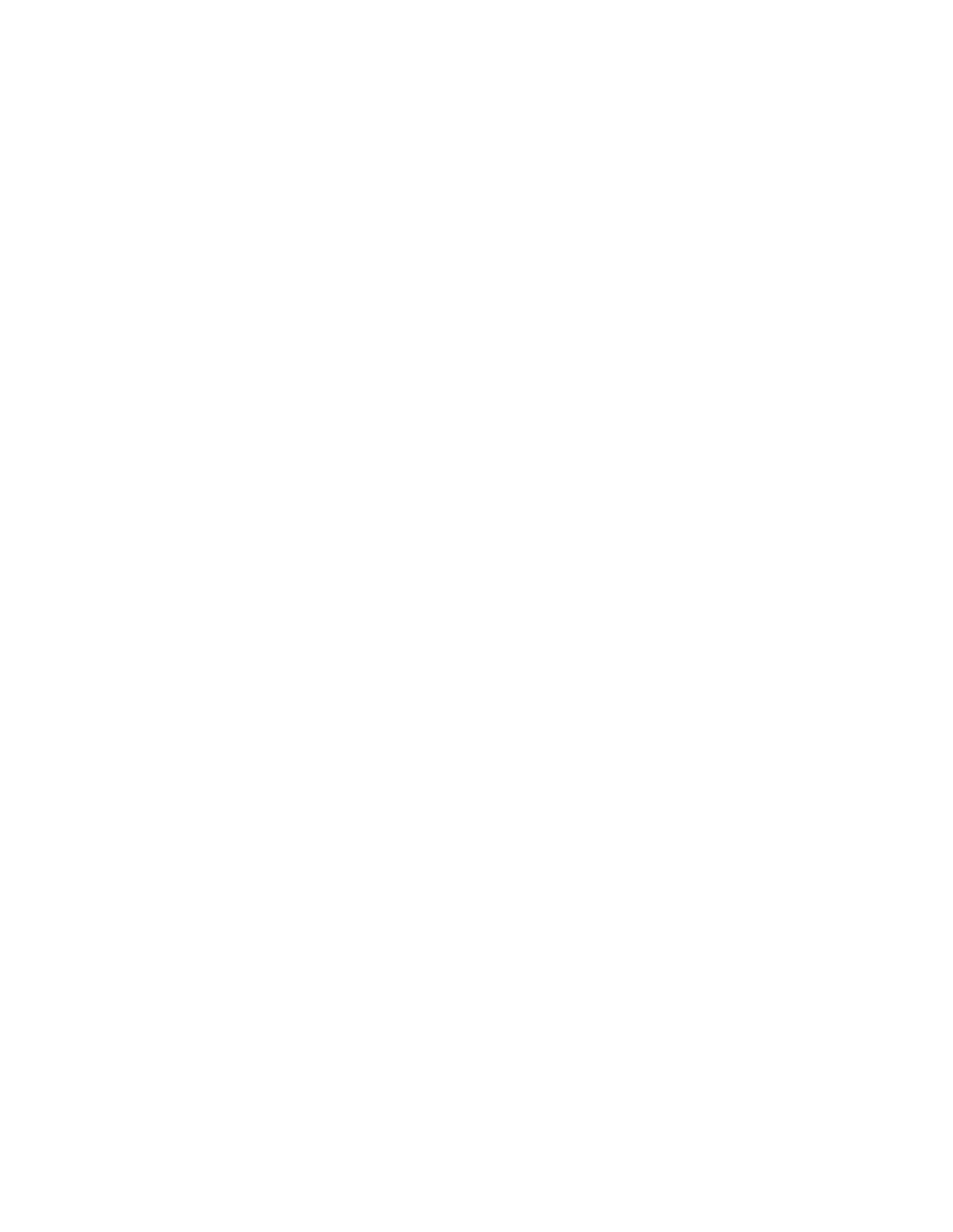#### <span id="page-31-0"></span>**Scholarships**

Bredin College scholarships are an accolade for select students who show continuous effort and determination throughout their program.

- 1. The graduation scholarship is offered and awarded upon successful completion of the diploma and at time of graduation. The scholarship payment will be towards your student loan account.
- 2. The payment will be made within your **grace period** and after successful completion of the program. The payment can take up to 6 months to reflect in your student loan account balance. The College endeavours to do its best to have this paid out within the [6-month grace period](https://studentaid.alberta.ca/repayment/repaying-your-student-loan/) or less.
- 3. These graduation scholarships are designed to recognize your continued effort, and to celebrate your academic achievement, and help you alleviate your loan repayment amount and interest accrual.

#### <span id="page-31-1"></span>**Graduate Awards**

Bredin College will choose from the graduating cohort one or more students for recognition with the following awards. These awards are decided by esteemed College faculty and who are guided by the recommended criteria when making their final decision.

#### **Dean's Award for Academic Excellence and the College Valedictorian at Bredin College:**



Recommended Criteria:

- Minimum of 98 % grade average
- Minimum of 90% class attendance
- Outstanding report from practicum
- Continuous academic effort
- Faculty and staff vote

#### **Dean's Award for Student Excellence at Bredin College**

Recommended Criteria:

- Minimum 65% grade average
- Minimum 70% classroom attendance
- Must be seen as an outstanding empathetic student
- Exemplifies the characteristics of courteousness, consideration, and community values
- Volunteer work in and out of the College
- Demonstrated leadership skills
- Resilience and perseverance
- Faculty and staff vote